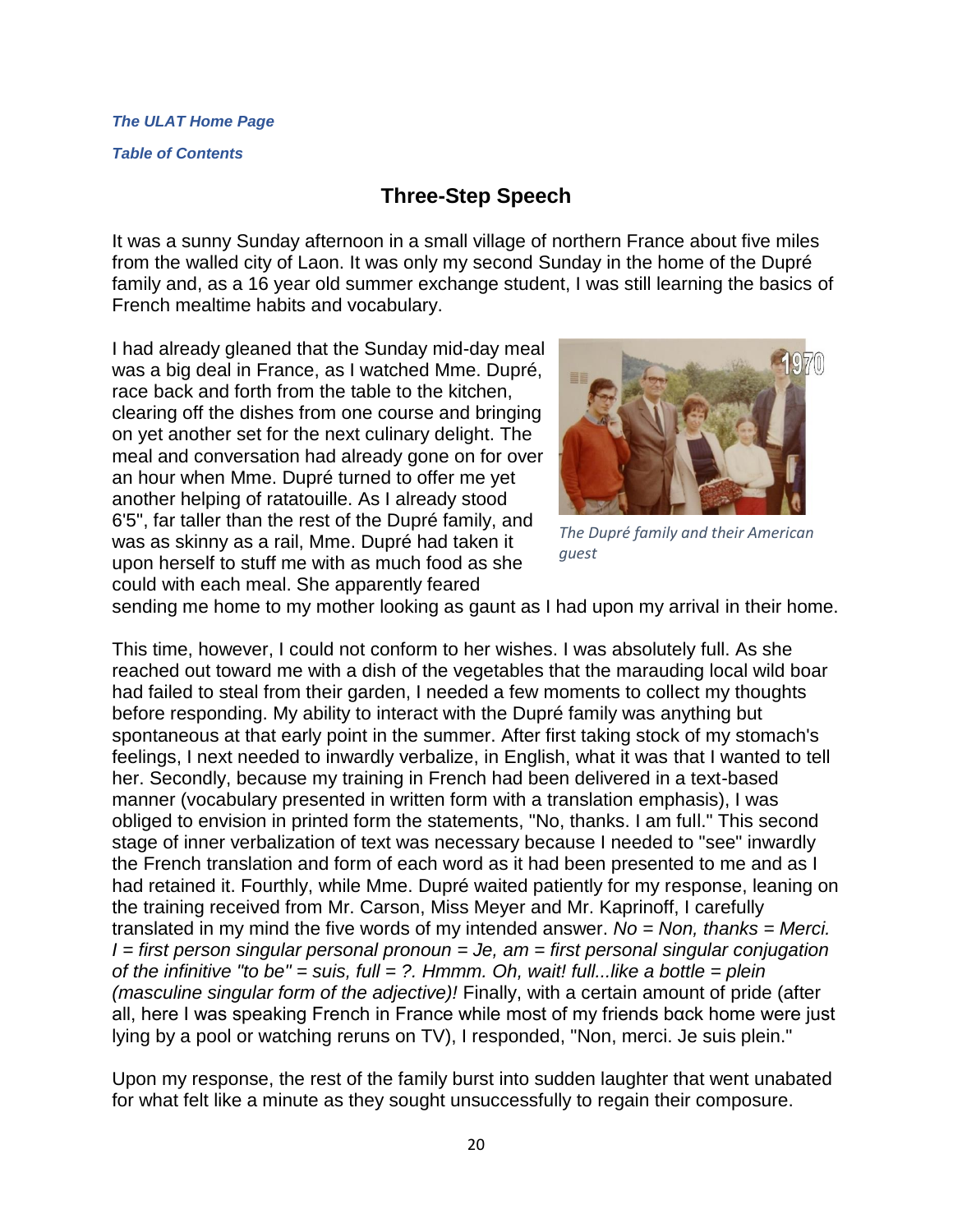Even Mme. Dupré, always my ally in the family and patient with my linguistic weaknesses, struggled to hide a smile. As the hilarity subsided, in her most indulgent of motherly tones, she explained to me that I had just communicated, "No, thanks. I'm drunk." In fact, had I been an animal, what I had said would have meant, "No, thanks. I'm pregnant."

Where had I gone wrong? How had my grade school instructors betrayed me? The answer lay in what they, and likely most all of the language teachers of their generation, saw as their objective in the training of their students. Their goal had been to enable us to *explain* how French was spoken, reasoning that if we could recite the rules governing its structure, correctly reproduce the conjugation charts and restate in English the meaning of French vocabulary, then certainly it was logical that we could speak the language, having all of the tools for fluency at our disposal.

The fallacy in their thinking was reflected in the five-step thought process through which I had passed in formulating my laughter-inducing response to Mme. Dupré. I had performed a series of mental gymnastics that first year teacher, Mr. Carson, had set in place years earlier by his traditional methodology. Then, like deepening the groove in the vinyl of a long-play album with a weighted record player needle, Miss Majors built on the flawed foundation with nightly translation assignments.

The problem that it took all summer to finally undo was that native speakers of a language do not think in a five-step process. Rather they express themselves in three steps. First, even though it takes but a nanosecond and occurs wordlessly, they become aware of a message that they want to convey: an observation, a feeling, a question, a request, etc. Secondly, in an equally infinitesimal instant, they inwardly verbalize their message. Finally, they articulate aloud that which they want to express.

Therefore, what is the difference between the thought process of the native speaker and the second language learner that results in inauthentic, awkward, stilted, slow and sometimes embarrassing speech on the part of the non-native? It resides, of course, in the additional steps numbers 3 and 4 in which the inappropriately trained non-native speaker envisions the remark that he or she wishes to make in textual form and then effects a translation to the second language. Those steps slow speech, as learners are obliged to pass their thoughts through the grid of their native language, thus deepening each time the "groove" connecting the word in the two languages. It is also that step which produces awkward and even embarrassing speech, since translated vocabulary lists encourage the establishment of a one-to-one correspondence in the students' minds between the native and second languages, whereas words in the target language often carry a multiplicity of meanings in varying contexts that are not replicated in the students' native language (i.e., "A bottle is full" and "I feel full.")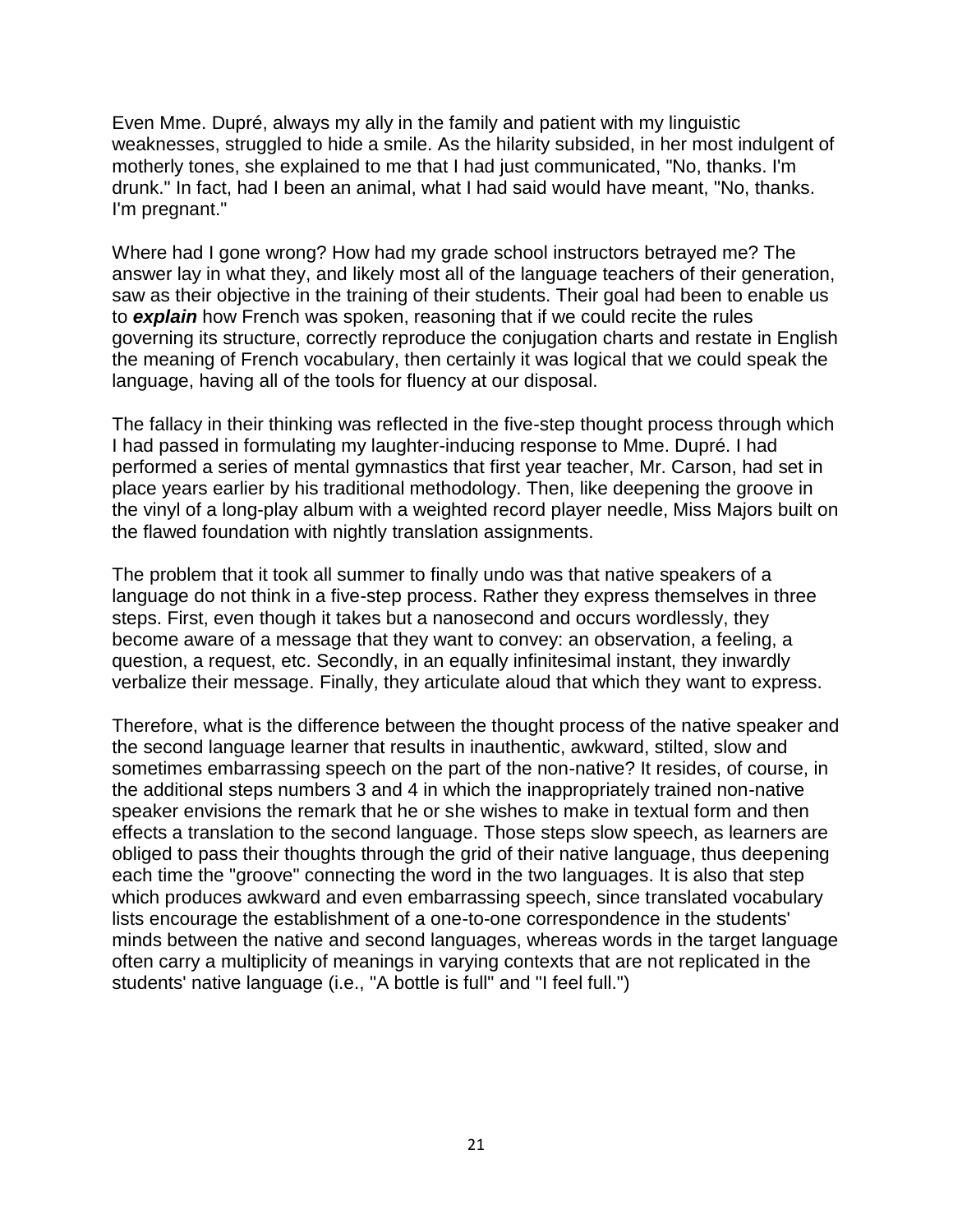

*The destructive five-step thought process produced by premature text-based instruction*

Does that mean, therefore, that fluency only requires language instructors to eradicate translation as a teaching tool and translation exercises as an assignment? Well, that's a good first step, but bear in mind that such a measure is not as simple as it sounds. It implies another more profound change in pedagogy. It means that it will be impossible at first, before students possess the vocabulary knowledge and know the rudiments of the new language's basic structure, to explain the meaning of words to them with other words in the target language. It will thus require instructors to represent the new word's meaning in some visual fashion, either by means of a drawing or, more likely, by acting out its meaning. It also suggests that the students' retention of the word's meaning will require a means of consistently visually representing that word and then reinforcing the link between the thought and the visual cue. Teachers will not want to have to perform an extensive mime each time the word slips a student's mind. Additionally, as will be discussed in a later chapter on symbolization and the establishment of linguistic reflexes, in order to develop fluency in their students, teachers need to rapidly move them from cues requiring an entire pantomime to those consisting of no more than an image that can be displayed for a split second.

Removing from the students' thought process the unwieldy third and fourth steps of envisioning printed text and performing translation, by conveying meaning in a visual fashion, also suggests something about language teachers themselves. At least to some extent, they must be actors and, better still, actors with a dash of clownishness in them - not enough to make themselves ridiculous, but just a "dash" to lighten the mental tasks that otherwise make for some heavy cognitive activity on the students' part. Selfconscious and inhibited language teachers place a damper on their own results with students and an unnecessary hurdle in the path to their students' attainment of fluency.